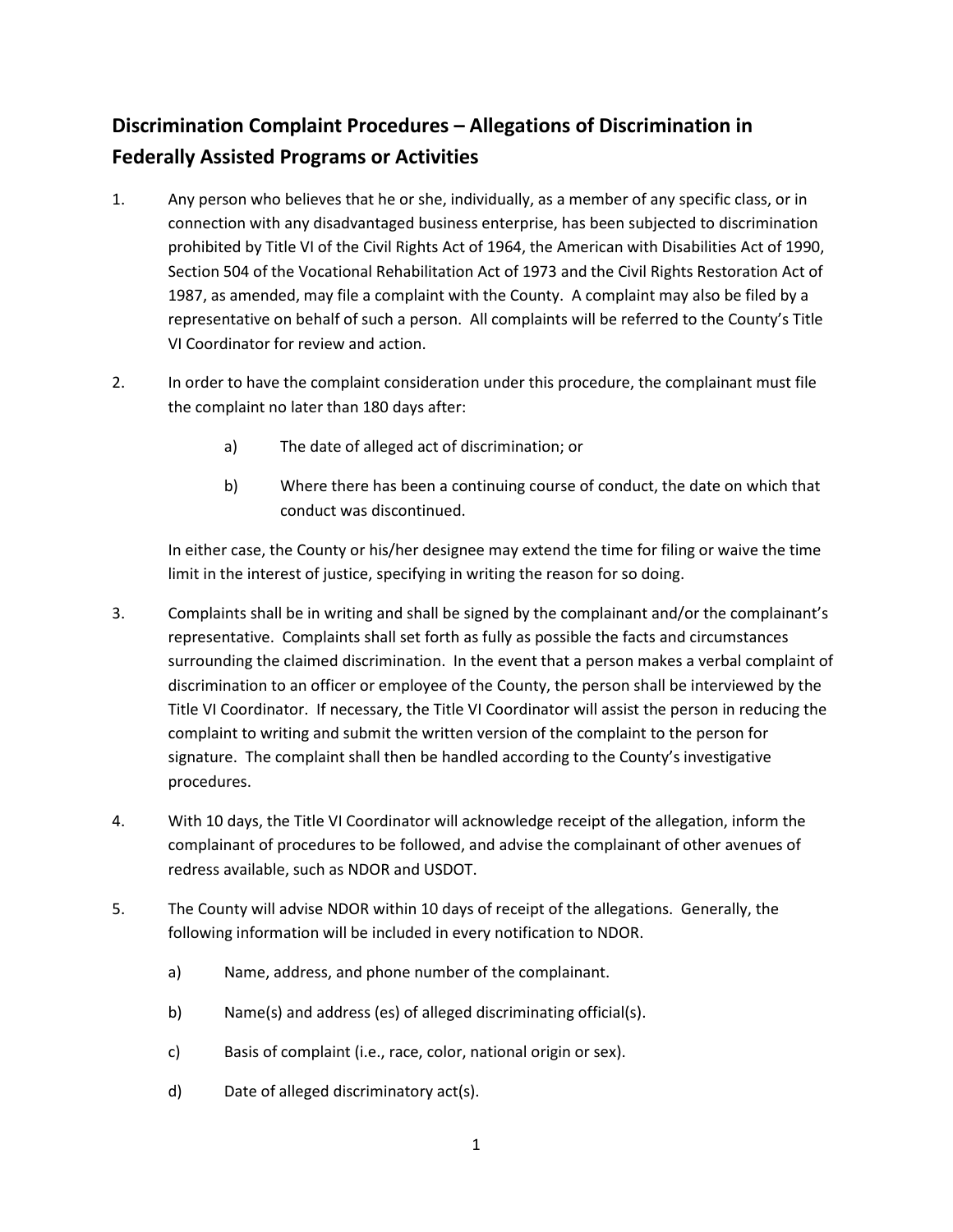- e) Date of complaint received by the County.
- f) A statement of the complaint.
- g) Other agencies (state, local or federal) where the complaint has been filed.
- h) An explanation of the actions the County has taken or proposed to resolve the issue raised in the complaint.
- 6. NDOR will forward the complaint to FHWA. FHWA Office of Civil Rights will determine the appropriate individual and/or organization to conduct the investigation.
- 7. Within 60 days, the Title VI Coordinator will conduct an investigation of the allegation and based on the information obtained, will render a recommendation for action in a report of findings to the head of the County. The complaint should be resolved by informal means whenever possible. Such informal attempts and their results will be summarized in the report of findings.
- 8. Within 90 days of receipt of the complaint, the head of the County will notify the complainant in writing of the final decision reached, including the proposed disposition of the matter. The notification will advise the complainant of his/her appeal rights with NDOR, or USDOT, if they are dissatisfied with the final decision rendered by the County. The Title VI Coordinator will also provide NDOR with a copy of this decision and summary of findings upon completion of the investigation.
- 9. Any complaints received against the County should immediately be forwarded to NDOR for investigation. The County will not investigate any complaint in which it has been named in the complaint.
- 10. Contacts for the different Title VI administrative jurisdictions are as follows:

Nebraska Department of Roads Human Resources, Title VI Program 1500 Highway 2, P.O. Box 94759 Lincoln, NE 68509-4759 (402) 479-4870

Federal Highway Administration Nebraska Division Office 100 Centennial Mall North Lincoln, NE 68508 (402) 437-5765

**The above was obtained from the "TITLE VI NONDISCRIMINATION AGREEMENT BETWEEN NEBRASKA STATE DEPARTMENT OF ROADS AND THE COUNTY OF LINCOLN, NEBRASKA." The Agreement was signed in April of 2010.**